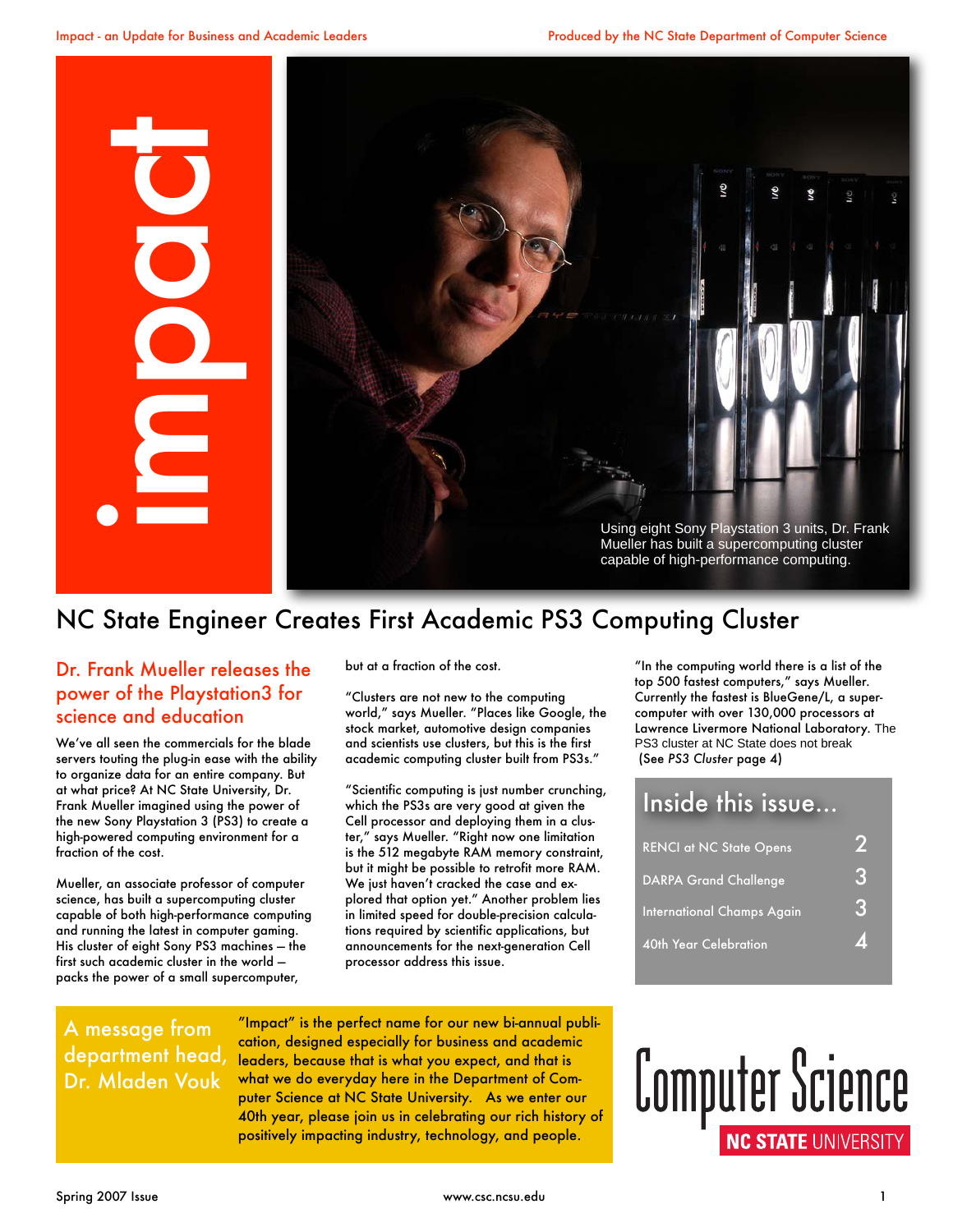

### Renaissance Computing Institute at NC State Opens

The Renaissance Computing Institute (RENCI) at NC State University celebrated its official grand opening on Friday, March 23, 2007 with an open house showcasing its technologies and early collaborations with NC State researchers.

Founded in 2004 as a major collaboration among Duke University, NC State University, the University of North Carolina at Chapel Hill, and the state of North Carolina, RENCI brings together researchers from all disciplines to addresses the state's most challenging multidisciplinary problems. By applying technological expertise and world-class computing, networking, visualization and data resources to these issues, RENCI strives to create a collaborative 21st-century, problemsolving environment that will spur economic growth and lead to the next generation of transformative discoveries.

With the opening of RENCI at NC State, faculty and staff on the NC State campus now have access to RENCI resources, staff and collaborators and have the opportunity to contribute to these ongoing research projects. Members of the NC State community also will take the lead on new multidisciplinary research efforts that utilize RENCI's visualization, computing and data resources and leverage the campus' expertise in agriculture, environmental sciences, physics, engineering, computer science and other fields.

NC State is among the 25 "Most Connected Campuses" in the nation, according to the editors of *The Princeton Review*. Criteria including the breadth of the computer science curriculum; the sophistication of campus technology, including streaming media of classes and extracurricular offerings; availability of school-owned digital cameras and equipment for student use; wireless Internet access on campus; and support for handheld

## New Strategic Advisory Board Members Named

We are pleased to announce the addition of four new members to the department's Strategic Advisory Board (SAB):

**Sidd Chopra** (CSC B.S. '88) – President & Founder of Analytrix LLC.

**Gail Kramer** (CSC B.S. '85) – VP, Business Intelligence Clients w/ SAS Institute

**Eric Wagner** – Senior Director, NAS Solutions w/ EMC Corporation

**Mark Wyatt** (CSC B.S. '80) – VP, IT Business Applications w/ Duke Energy

The SAB is a cornerstone of the computer science department's strategic planning efforts.

## Faculty Impact

**Dr. Ana (Annie) Antón**, Associate Professor of Computer Science, has been appointed to serve on the Department of Homeland Security Data Privacy and Integrity Advisory Committee. She was also among 80 of the nation's brightest and gifted young engineers selected to participate in the 12th annual U.S. Frontiers of Engineering Symposium by the National Academy of Engineering.

**Dr. Donald Bitzer**, Distinguished University Research Professor of Computer Science, has been inducted into the *Consumer Electronics Hall of Fame* by The Consumer Electronics Association for his efforts in advancing television technology.

**Dr. Frank Mueller**, Associate Professor of Computer Science, and **Theresa-Marie Rhyne**, Director of the Center for Visualization & Analytics, have been recognized by the ACM as Senior Members for 2006.

**Dr. Peng Ning, Associate Professor** of Computer Science, served as a guest editor for the Feb. '07 issue of *The Journal of Computer Security* featuring articles on security for ad hoc and sensor networks research.

**Daniel A. Reed**, Director of RENCI, Chancellor's Eminent Professor and Vice-Chancellor for IT at UNC-CH, and adjunct professor for the NC State department of computer science, has been appointed to the President's Council of Advisors on Science and Technology.

**Dr. Carla Savage**, Professor of Computer Science, was featured in the December 2006 issue of *Notices of the American Mathematical Society*. In addition to the feature article entitled "The Search for Simple Symmetric Venn Diagrams", the work of Savage and her colleagues was featured on the magazine's cover.

**Dr. Laurie Williams**, Associate Professor of Computer Science, has received an Outstanding Teaching Award from the NC State Office of the Provost, and named to the Academy of Outstanding Teachers.

**Dr. Michael Young**, Associate Professor of Computer Science, has been named the new Editor-in-Chief of the *Journal of Game Development*.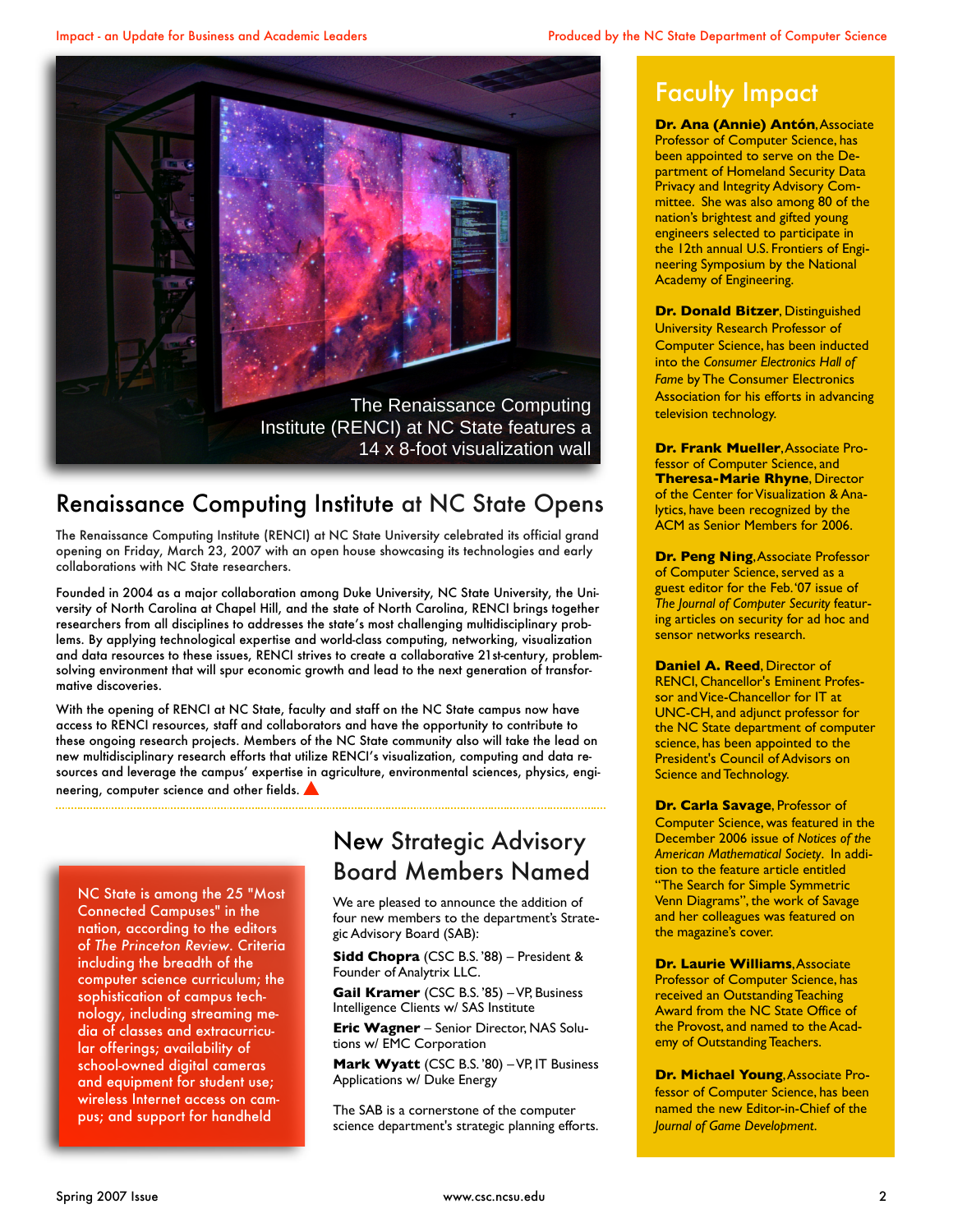# Team goes uptown in DARPA Urban **Challenge**

The Insight Racing team will field a driverless Lotus Elise (shown below), provided by Lotus Engineering, to compete in the 2007 DARPA Urban Challenge.

The product of a collaboration among NC State, Insight Technologies Inc., Lotus Engineering Inc. and the Advanced Vehicle Research Center (AVRC), the technology that will guide the Elise through city streets may one day revolutionize not only the way the military performs missions but also the way that commuters drive to work each day.

#### **This is the only team representing the state of North Carolina in the DARPA Urban Challenge.**

"The College of Engineering is excited about being a part of this event," said Dr. Louis Martin-Vega, dean of the College of Engineering at NC State. "Our students will be able to use their engineering skills to solve real-world problems that will one day help save lives."

Entered as one of the 78 Track B teams — *and the only team representing North Carolina* — in the 2007 Grand Challenge, the Insight Racing team hopes to advance to the final Urban Challenge event in November 2007.

The team placed 12th out of a field of 196 applicants in the 2005 DARPA Grand Challenge.





# Project Team Wins IEEE International Competition

For the second year in a row, an NC State Computer Science Senior Design Center project team has won the IEEE's Computer Society International Design Competition (CSIDC).

Multidisciplinary Senior Design Center project team members **Hunter Davis** (CSC), **Eric Helms** (CSC/PY), **Josiah Gore** (CSC), and **Blake Lucas** (CSC/EE/CPE), took the \$20,000 top prize in the CSIDC 2006 World Finals held in Washington, DC on June 30-July 2.

The theme of the 2006 competition was Preserving, Protecting and Enhancing the Environment. The NC State team's project application, SunRay, uses ray-tracing combined with a numerical model of solar radiation to calculate UV exposure for any 3D graphics image. This image can be of a plant, animal, or human form.

The SunRay system collects real-time atmospheric data from a USDA-maintained sensor network as input to model calculations. Depletion of stratospheric ozone has created the potential for increased levels of dangerous UV radiation to strike the surface of the earth. SunRay is a research tool that provides detailed simulated solar exposure data that is accurate and easy for a scientist to use. The goal of the tool is to assist the scientific community so that it can more effectively provide a convincing rationale to encourage the need for policy changes oriented toward protecting the environment.

The students also won the Microsoft Software Engineering Award (\$2,000) for the project that exemplified "the best use of good software engineering principles to the design and testing of their prototype."

NC State mentors for this project were **Dr. Robert Fornaro** and **Ms. Margaret Heil** (director & associate director of the Computer Science Senior Design Center). **Mr. John Streicher** (National Oceanic and Atmospheric Administration) also served as a mentor to the team.

Over 300 teams from universities around the world submitted applications to this competition; 133 of these teams submitted reports to the judging panel. The top ten teams were selected based on a written final report submitted to the competition in the middle of April. Once at the World Finals, teams were required to demonstrate their product, tradeshow style, and to deliver a formal presentation to an international panel of 10 judges.

NC State is the only university in the US to have won this prestigious competition, and the only university worldwide to have won in consecutive years.

Our 2005 team won the top prize for their system, NEAT: Networks for Endangered Animal Tracking. In the CSIDC 2003 World Finals, an NCSU CSC Senior Design Center team placed third with their Diet Download project.